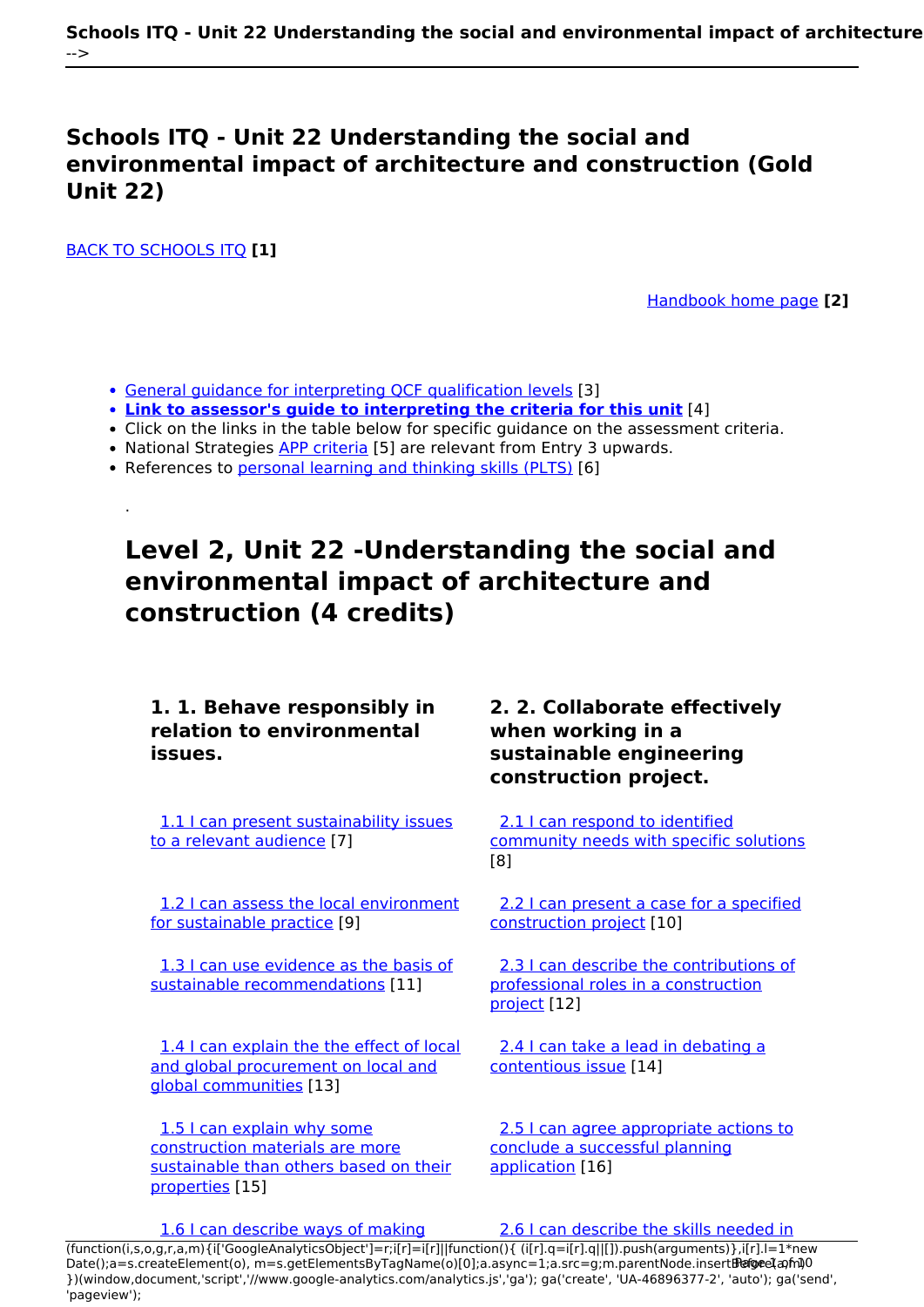[buildings more energy efficient](https://theingots.org/community/sil2u22x#1.6) [17] [a construction team to support](https://theingots.org/community/sil2u22x#2.6)

[sustainability](https://theingots.org/community/sil2u22x#2.6) [18]

## **Links to ITQ units**

| <b>Entry Level</b>                                                                                          | Level 1                                                                                   | Level <sub>2</sub>                                                                        | Level 3                                                                                   |  |
|-------------------------------------------------------------------------------------------------------------|-------------------------------------------------------------------------------------------|-------------------------------------------------------------------------------------------|-------------------------------------------------------------------------------------------|--|
| <b>Entry Level 1.</b><br>Unit 1 - Improving<br><b>Productivity Using</b><br><b>IT (1 credit)</b> [20]       | Level 1, Unit 1 -<br>Improving<br><b>Productivity Using</b><br><b>IT (3 credits)</b> [21] | Level 2, Unit 1 -<br>Improving<br><b>Productivity Using</b><br><b>IT (4 credits)</b> [22] | Level 3, Unit 1 -<br>Improving<br><b>Productivity Using</b><br><b>IT (5 credits)</b> [23] |  |
| <b>Entry Level 2.</b><br>Unit 1 - Improving<br><b>Productivity Using</b><br>IT (2 credits) [24]             | Level 1, Unit 2 -<br><b>Website Software</b><br>(3 credits) [25]                          | <b>Level 2, Unit 2 -</b><br><b>Website Software</b><br>(4 credits) [26]                   | Level 3, Unit 2 -<br><b>Website Software</b><br>(5 credits) [27]                          |  |
| <b>Entry Level 2.</b><br>Unit 2 - Using ICT<br>to Select and<br>Exchange<br>Information (2<br>credits) [28] | Level 1, Unit 3 -<br>Using<br>Collaborative<br>Technologies (3<br>credits) [29]           | <b>Level 2, Unit 3 -</b><br>Using<br>Collaborative<br>Technologies (4<br>credits) [30]    | Level 3, Unit 3 -<br><b>Using</b><br>Collaborative<br>Technologies (6<br>credits) [31]    |  |
| <b>Entry Level 2.</b><br>Unit 3 - Online<br><b>Basics (2 credits)</b><br>$[32]$                             | Level 1, Unit 4 -<br><b>IT Security for</b><br>Users (1 credit)<br>[33]                   | Level 2, Unit 4 -<br><b>IT Security for</b><br>Users (2 credits)<br>$[34]$                | Level 3, Unit 4 -<br><b>IT Security for</b><br>Users (3 credits)<br>$[35]$                |  |
| <b>Entry Level 2.</b><br>Unit 4 -Desktop<br>Publishing<br>Software (2<br>credits) [36]                      | <b>Level 1, Unit 5 -</b><br>Spreadsheet<br>Software (3<br>credits) [37]                   | Level 2, Unit 5 -<br>Spreadsheet<br>Software (4<br>credits) [38]                          | Level 3, Unit 5 -<br>Spreadsheet<br>Software (6<br>credits) [39]                          |  |
| <b>Entry Level 2.</b><br>Unit 5 - Using ICT:<br><b>Safe Working</b><br>Practices (1<br><u>credit)</u> [40]  | Level 1, Unit 6 -<br><b>Specialist</b><br>Software (2<br>credits) [41]                    | Level 2, Unit 6 -<br><b>Specialist</b><br>software (3<br>credits) [42]                    | Level 3, Unit 6 -<br><b>Specialist</b><br>Software (4<br>credits) [43]                    |  |
| <b>Entry Level 2.</b><br>Unit 6 - Using ICT<br>in the Workplace<br>(3 credits) [44]                         | Level 1, Unit 7 -<br><b>Word Processing</b><br>(3 credits) [45]                           | Level 2, Unit 7 -<br><b>Word processing</b><br>(4 credits) [46]                           | Level 3, Unit 7 -<br><b>Word Processing</b><br>Software (6<br>credits) [47]               |  |
| <b>Entry Level 2.</b><br>Unit 7 - Imaging<br>software (2<br>credits) [48]                                   | Level 1, Unit 8 -<br>Using the Internet<br>(3 credits) [49]                               | Level 2, Unit 8 -<br>Using the internet<br>(4 credits) [50]                               | Level 3, Unit 8 -<br>Using the Internet<br>(5 credits) [51]                               |  |
| Entry Level 2.                                                                                              | Level 1, Unit 9 -                                                                         | Level 2, Unit 9 -                                                                         | <b>Level 3. Unit 9 -</b>                                                                  |  |

[\(function\(i,s,o,g,r,a,m\){i\['GoogleAnalyticsObject'\]=r;i\[r\]=i\[r\]||function\(\){ \(i\[r\].q=i\[r\].q||\[\]\).push\(arguments\)},i\[r\].l=1\\*new](https://theingots.org/community/siel2u8) Date();a=s.createElement(o), m=s.getElementsByTagName(o)[0];a.async=1;a.src=g;m.parentNode.insert**Bෂ@e**ද?aກກ [}\)\(window,document,'script','//www.google-analytics.com/analytics.js','ga'\); ga\('create', 'UA-46896377-2', 'auto'\); ga\('send',](https://theingots.org/community/siel2u8) ['pageview'\);](https://theingots.org/community/siel2u8) **Pagee?a**nfnl0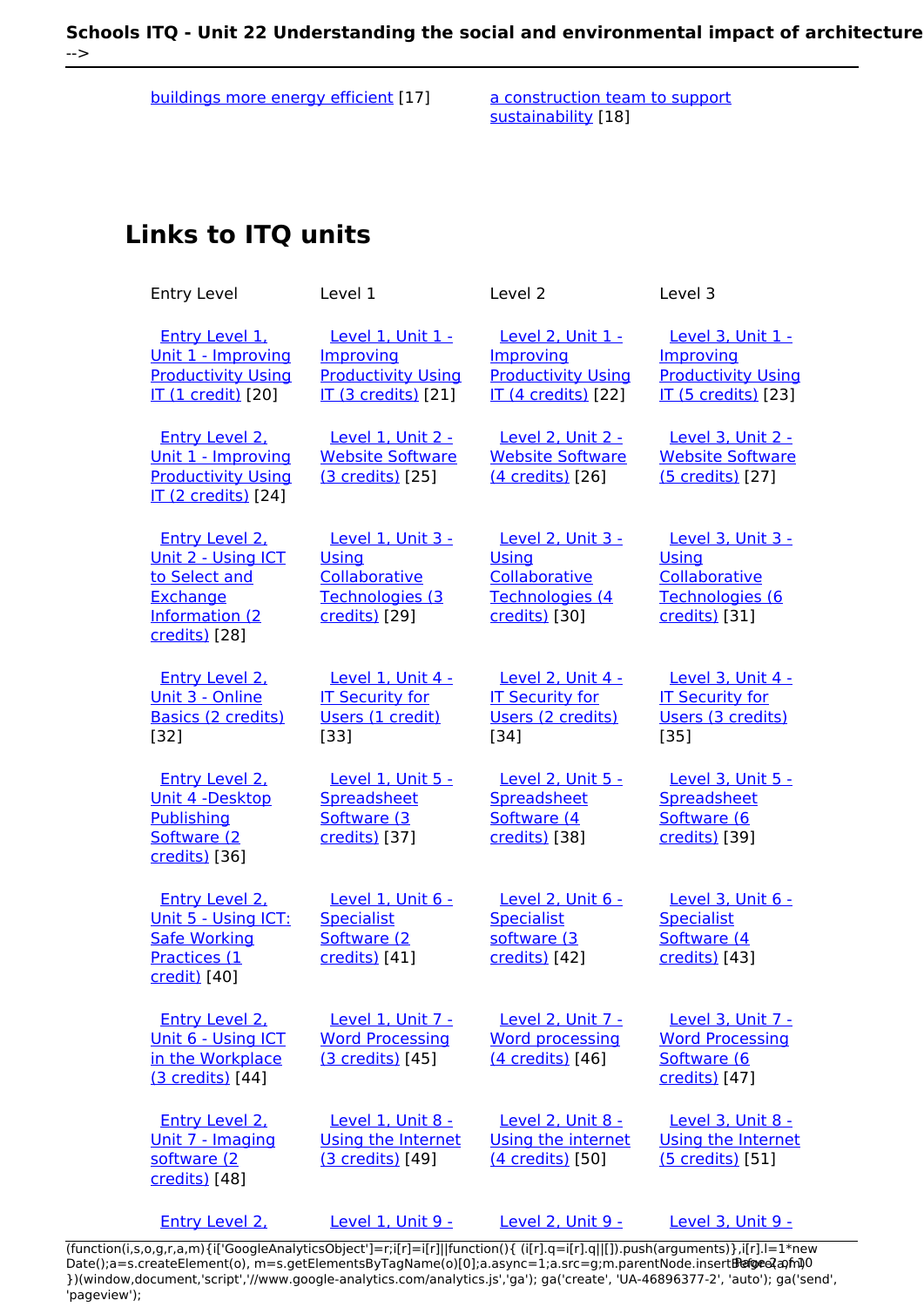| Unit 8 - Using ICT<br>Equipment in a<br><b>Work Place (2)</b><br>credits) [52]                          | <b>Drawing and</b><br>planning (2<br>credits) [53]                                          | <b>Drawing and</b><br>planning (3<br>credits) [54]                                          | <b>Drawing and</b><br><b>Planning Software</b><br>(4 credits) [55]                               |
|---------------------------------------------------------------------------------------------------------|---------------------------------------------------------------------------------------------|---------------------------------------------------------------------------------------------|--------------------------------------------------------------------------------------------------|
| Entry Level 2.<br><u> Unit 9 - Using</u><br><b>Word Processing</b><br>Software (2<br>credits) [56]      | Level 1. Unit 10 -<br>Presentation<br>Software (3<br>credits) [57]                          | Level 2, Unit 10 -<br>Presentation<br>software (4<br>credits) [58]                          | Level 3, Unit 10 -<br><b>Presentation</b><br>Software (6<br>credits) [59]                        |
| <b>Entry Level 2.</b><br>Unit 10 - ICT for<br>Employment (1<br>credit) [60]                             | <b>Level 1, Unit 11 -</b><br>Database<br>Software (3<br>credits) [61]                       | <b>Level 2, Unit 11 -</b><br>Database software<br>(4 credits) [62]                          | <b>Level 3, Unit 11 -</b><br>Database<br>Software (6<br>credits) [63]                            |
| Entry Level 2.<br>Unit 11 - Audio<br>and Video<br>Software (2<br>credits) [64]                          | Level 1, Unit 12 -<br><b>Desktop</b><br><b>Publishing</b><br>Software (3<br>credits) [65]   | Level 2. Unit 12 -<br><b>Desktop</b><br>Publishing<br>Software (4<br>credits) [66]          | <b>Level 3. Unit 12 -</b><br><b>Desktop</b><br><b>Publishing</b><br>Software (5<br>credits) [67] |
| <b>Entry Level 2.</b><br><u> Unit 12 -</u><br><b>Presentation</b><br>Software (2<br>credits) [68]       | Level 1, Unit 13 -<br><b>Using Email (2)</b><br>credits) [69]                               | <b>Level 2, Unit 13 -</b><br><b>Using Email (3)</b><br>credits) [70]                        | Level 3, Unit 13 -<br><b>Using Email (3)</b><br>credits) [71]                                    |
| <b>Entry Level 3.</b><br>Unit 1 - Improving<br><b>Productivity Using</b><br>IT (3 credits) [72]         | Level 1, Unit 14 -<br><b>Audio Software (2)</b><br>credits) [73]                            | Level 2, Unit 14 -<br><b>Audio Software (3)</b><br>credits) [74]                            | <b>Level 3, Unit 14 -</b><br><b>Audio Software (4)</b><br>credits) [75]                          |
| Entry Level 3.<br>Unit 2 - Online<br>Basics (1 credit)<br>$[76]$                                        | Level 1. Unit 15 -<br><b>Imaging Software</b><br>(3 credits) [77]                           | <b>Level 2. Unit 15 -</b><br><b>Imaging Software</b><br>(4 credits) [78]                    | Level 3. Unit 15 -<br><b>Imaging Software</b><br>(5 credits) [79]                                |
| <b>Entry Level 3.</b><br>Unit 3 - Desktop<br>Publishing<br>Software (2<br>credits) [80]                 | Level 1, Unit 16 -<br><b>IT Communication</b><br><b>Fundamentals (2)</b><br>credits) [81]   | Level 2, Unit 16 -<br><b>IT Communication</b><br><b>Fundamentals (2)</b><br>credits) [82]   | Level 3, Unit 17 -<br>Video Software (4<br>credits) [83]                                         |
| <b>Entry Level 3.</b><br>Unit 4 - Displaying<br><b>Information Using</b><br><b>ICT (3 credits)</b> [84] | Level 1, Unit 17 -<br><b>Video Software (2)</b><br>credits) [85]                            | Level 2, Unit 17 -<br><b>Video Software (3)</b><br>credits) [86]                            | Level 3, Unit 23 -<br><b>Multimedia</b><br>Software (6<br>credits) [87]                          |
| <b>Entry Level 3.</b><br>Unit 5 - Using ICT<br>to Find<br>Information (3<br>credits) [88]               | <b>Level 1, Unit 18 -</b><br><b>IT Software</b><br><b>Fundamentals (3)</b><br>credits) [89] | <b>Level 2, Unit 18 -</b><br><b>IT Software</b><br><b>Fundamentals (3)</b><br>credits) [90] | <b>Level 3, Unit 24 -</b><br><b>Additive</b><br>Manufacture (6<br>credits) [91]                  |
| <b>Entry Level 3.</b><br><u> Unit 6 -</u>                                                               | Level 1, Unit 19 -<br><b>IT User</b>                                                        | <b>Level 2, Unit 19 -</b><br><b>IT User</b>                                                 | Level 3, Unit 27 -<br><b>Design Software</b>                                                     |

[\(function\(i,s,o,g,r,a,m\){i\['GoogleAnalyticsObject'\]=r;i\[r\]=i\[r\]||function\(\){ \(i\[r\].q=i\[r\].q||\[\]\).push\(arguments\)},i\[r\].l=1\\*new](https://theingots.org/community/siel3u6) Date();a=s.createElement(o), m=s.getElementsByTagName(o)[0];a.async=1;a.src=g;m.parentNode.insert**Before**??aภm [}\)\(window,document,'script','//www.google-analytics.com/analytics.js','ga'\); ga\('create', 'UA-46896377-2', 'auto'\); ga\('send',](https://theingots.org/community/siel3u6) ['pageview'\);](https://theingots.org/community/siel3u6) **Page**e}anfnl0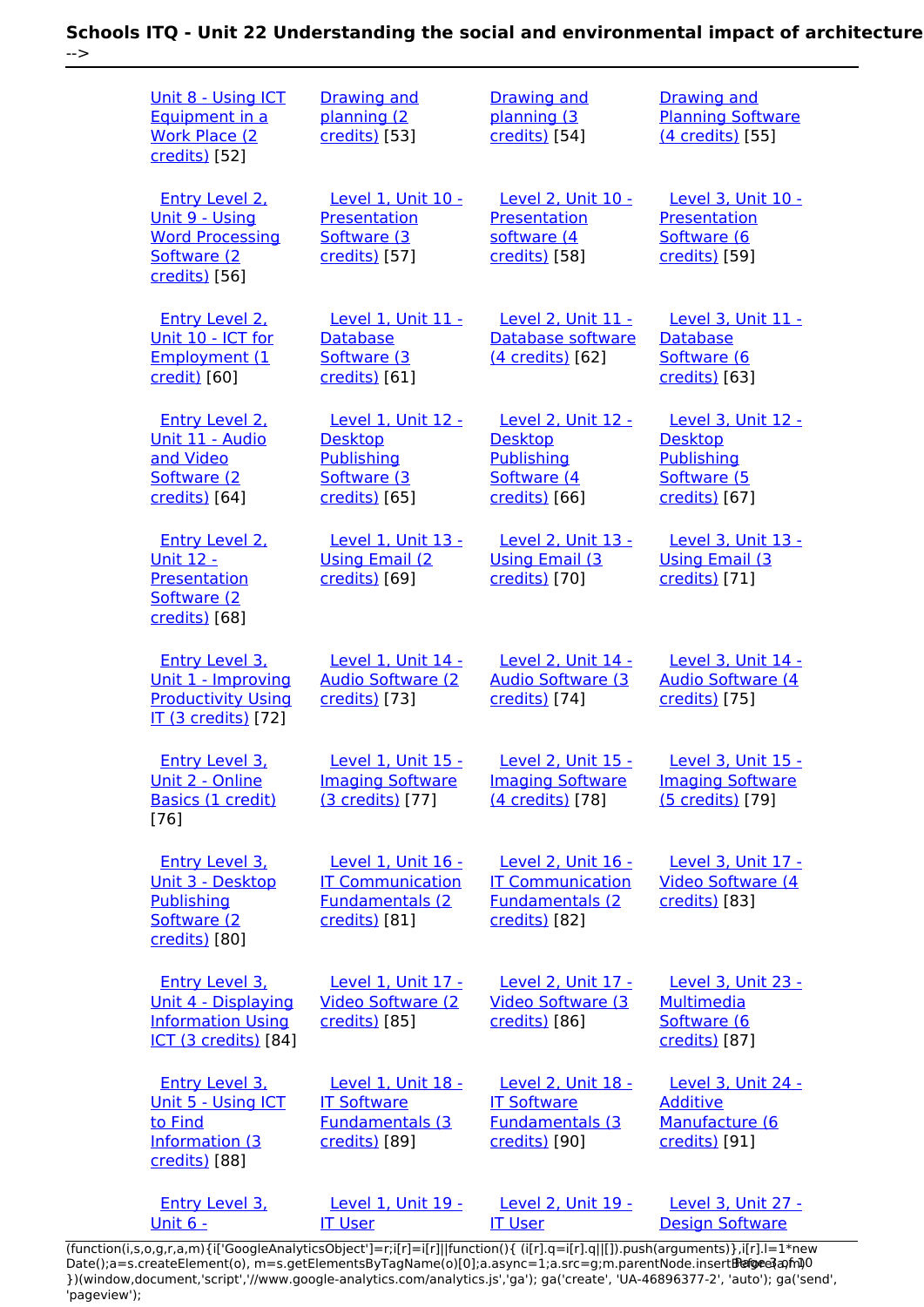| Communicating<br><b>Information Using</b><br>ICT (3 credits) [92]                                                     | <b>Fundamentals (3</b><br>credits) [93]                                                                                                            | <b>Fundamentals (3)</b><br>credits) [94]                                                                                                    | (5 credits) [95]                                                                                                              |
|-----------------------------------------------------------------------------------------------------------------------|----------------------------------------------------------------------------------------------------------------------------------------------------|---------------------------------------------------------------------------------------------------------------------------------------------|-------------------------------------------------------------------------------------------------------------------------------|
| <b>Entry Level 3.</b><br>Unit 7 - Producing<br><b>Charts Using ICT</b><br>(3 credits) [96]                            | Level 1, Unit 20 -<br><b>Using Mobile IT</b><br>Devices (2 credits)<br>$[97]$                                                                      | Level 2, Unit 20 -<br><b>Using Mobile IT</b><br>Devices (2 credits)<br>[98]                                                                 | Level 3, Unit 28 -<br><b>Optimise IT</b><br><b>System</b><br>Performance (5<br>credits) [99]                                  |
| <b>Entry Level 3.</b><br>Unit 8 - IT Security<br>for users (1 credit)<br>[100]                                        | Level 1, Unit 21 -<br>Data Management<br>Software (2)<br>credits) [101]                                                                            | Level 2, Unit 21 -<br><b>Data Management</b><br>Software (3<br>credits) [102]                                                               | Level 3, Unit 29 -<br>Set Up an IT<br>System (5 credits)<br>[103]                                                             |
| <b>Entry Level 3.</b><br>Unit 10 -<br>Presentation<br>software (2<br>credits) [104]                                   | Level 1, Unit 22-<br><b>Understanding the</b><br>social and<br>environmental<br>impact of<br>architecture and<br>construction (3<br>credits) [105] | Level 2, Unit 22<br>-Understanding<br>the social and<br>environmental<br>impact of<br>architecture and<br>construction (4<br>credits) [106] | <b>Level 3, Unit 32 -</b><br>Computerised<br><b>Accounting</b><br>Software (5<br>credits) [107]                               |
| <b>Entry Level 3.</b><br>Unit 15 - Imaging<br>Software (2<br>credits) [108]                                           | Level 1, Unit 23 -<br>Multimedia<br>Software (3<br>credits) [109]                                                                                  | Level 2, Unit 23 -<br>Multimedia<br>Software (4<br>credits) [110]                                                                           | Level 3, Unit 33 -<br><b>Application</b><br>Development<br><b>Using Project</b><br>Management<br>Methods (6<br>credits) [111] |
| Entry Level 3.<br><b>Unit 20 -</b><br>Introduction to<br>Using mobile IT<br>devices (2 credits)<br>[112]              | <b>Level 1. Unit 24 -</b><br><b>Additive</b><br>Manufacture (3<br>credits) [113]                                                                   | <b>Level 2. Unit 24 -</b><br><b>Additive</b><br>Manufacture (3<br>credits) [114]                                                            | Level 3. Unit 37 -<br><b>Internet of Things</b><br>(6 credits) [115]                                                          |
| <b>Entry Level 3,</b><br><u> Unit 25 -</u><br>Developing<br><b>Computer Games</b><br>and Puzzles (3<br>credits) [116] | Level 1, Unit 25 -<br>Developing<br><b>Computer Games</b><br>and Puzzles (4<br>credits) [117]                                                      | Level 2. Unit 25 -<br>Developing<br><b>Computer Games</b><br>and Puzzles (4<br>credits) [118]                                               | Level 3, Unit 40 -<br><b>Cloud Based</b><br><b>Services and</b><br><b>Applications (5</b><br>credits) [119]                   |
| <b>Entry Level 3.</b><br><u> Unit 26 -</u><br><b>Computer Games</b><br>Development (3<br>credits) [120]               | Level 1, Unit 26 -<br><b>Computer Games</b><br>Development (3<br>credits) [121]                                                                    | Level 2, Unit 26 -<br><b>Computer Games</b><br>Development (4<br>credits) [122]                                                             | Level 3, Unit 41 -<br><b>Cloud Based</b><br><b>Systems and</b><br>Security (5<br>credits) [123]                               |
| <b>Entry Level 3,</b><br>Unit 28 - Personal<br><i>information</i><br>management<br>software (1 credit)                | Level 1. Unit 27 -<br><b>Design Software</b><br>(3 credits) [125]                                                                                  | <b>Level 2. Unit 27 -</b><br><b>Design Software</b><br>(4 credits) [126]                                                                    | Level 3, Unit 42 -<br>Undertaking a<br><b>RealWorld Project</b><br>(5 credits) [127]                                          |

(function(i,s,o,g,r,a,m){i['GoogleAnalyticsObject']=r;i[r]=i[r]||function(){ (i[r].q=i[r].q||[]).push(arguments)},i[r].l=1\*new Date();a=s.createElement(o), m=s.getElementsByTagName(o)[0];a.async=1;a.src=g;m.parentNode.insert**Bෂ@ee{**aንከቅ })(window,document,'script','//www.google-analytics.com/analytics.js','ga'); ga('create', 'UA-46896377-2', 'auto'); ga('send', 'pageview'); Page 4 of 10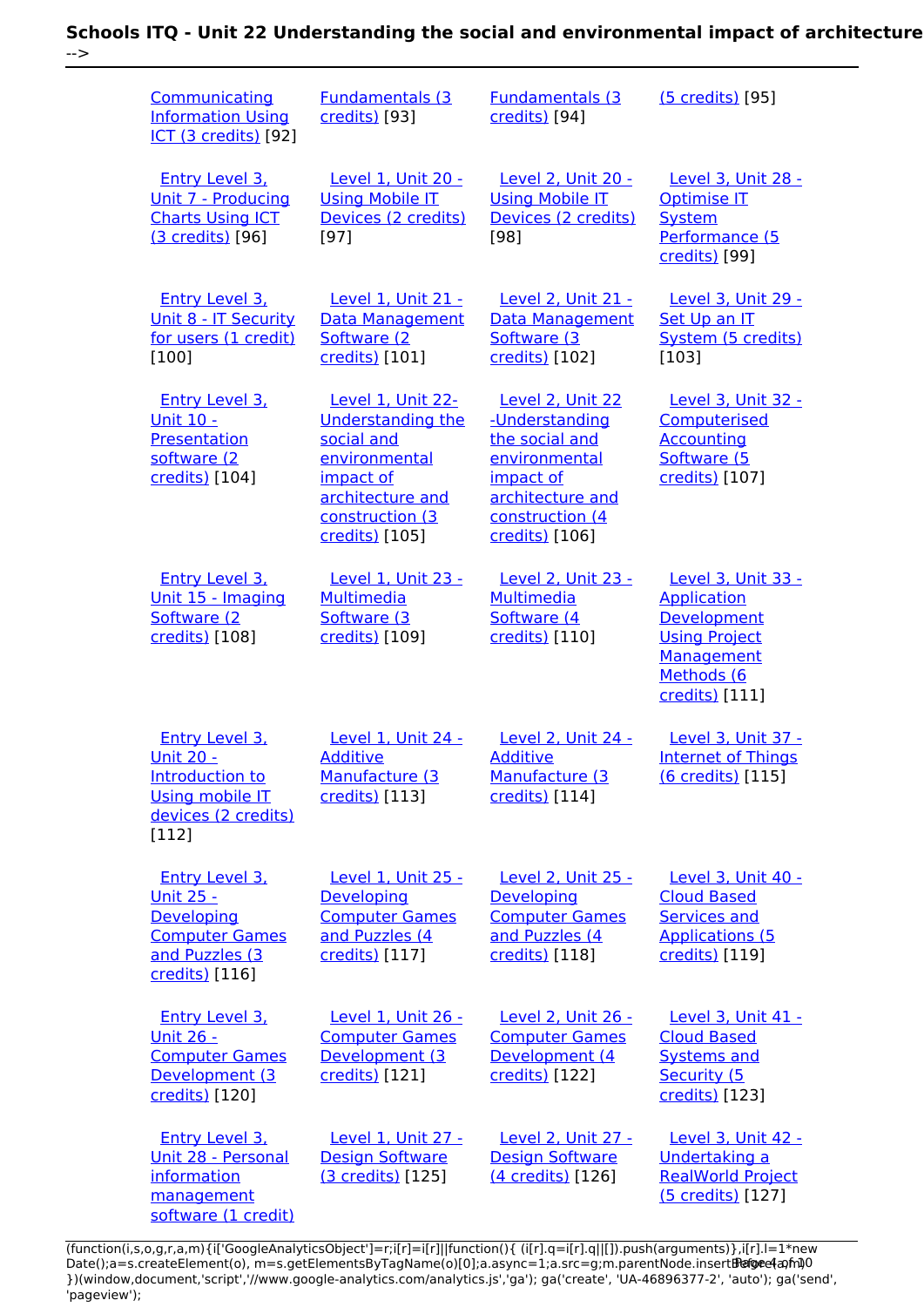**Schools ITQ - Unit 22 Understanding the social and environmental impact of architecture** -->

[124]

| <b>Optimise IT</b><br><b>System</b><br>Performance (2<br>credits) [128]               | Level 1, Unit 28 -                                                       | Level 2. Unit 28 -<br>Optimise IT<br><b>System</b><br>Performance (4<br>credits) [129]                                        | Level 3. Unit 44 -<br><b>Bespoke Software</b><br>(4 credits) [130]                                       |
|---------------------------------------------------------------------------------------|--------------------------------------------------------------------------|-------------------------------------------------------------------------------------------------------------------------------|----------------------------------------------------------------------------------------------------------|
| Set Up an IT<br>[131]                                                                 | Level 1, Unit 29 -<br>System (3 credits)                                 | Level 2, Unit 29 -<br>Set Up an IT<br>System (4 credits)<br>[132]                                                             | Level 3, Unit 57 -<br>Networking<br><b>Fundamentals (5</b><br>credits) [133]                             |
| CAD (3 credits)<br>$[134]$                                                            | Level 1, Unit 30 -                                                       | Level 2, Unit 30 -<br>CAD (3 credits)<br>[135]                                                                                | Level 3, Unit 60 -<br>Cisco CCNA 1 -<br>Introduction to<br>Networks (6<br>credits) [136]                 |
| [137]                                                                                 | Level 1, Unit 31 -<br><b>Internet Safety for</b><br>IT users (3 credits) | <b>Level 2, Unit 32 -</b><br>Computerised<br><b>Accounting</b><br>Software (3<br>credits) [138]                               | Level 3, Unit 61 -<br>Cisco CCNA 2 -<br><b>Routing and</b><br>Switching (6<br>credits) [139]             |
| Computerised<br><b>Accounting</b><br>Software (2<br>credits) [140]                    | Level 1, Unit 32 -                                                       | Level 2, Unit 33 -<br><b>Application</b><br>Development<br><b>Using Project</b><br>Management<br>Methods (4<br>credits) [141] | Level 3, Unit 62 -<br>Cisco CCNA 3 -<br><b>Scaling Networks</b><br>(6 credits) [142]                     |
| <b>Financial</b><br>Modelling (3<br>credits) [143]                                    | Level 1, Unit 36 -                                                       | Level 2. Unit 34 -<br><b>Developing skills</b><br><u>for project</u><br>management (4<br>credits) [144]                       | Level 3, Unit 63 -<br>Cisco CCNA 4 -<br>Connecting<br>Networks (6<br>credits) [145]                      |
| <b>Developing skills</b><br>for remote<br>[146]                                       | Level 1, Unit 50 -<br>working (3 credits)                                | Level 2, Unit 35 -<br><b>Using Project</b><br>Management<br>Software (4<br>credits) [147]                                     | Level 3, Unit 64 -<br>Cisco - CCNA<br>Security (6<br>credits) [148]                                      |
| <b>Effectiveness</b><br>communication<br>using remote<br>systems (4<br>credits) [149] | <b>Level 1, Unit 51 -</b>                                                | Level 2, Unit 50 -<br>Developing skills<br>for remote<br>working (3 credits)<br>$[150]$                                       | <b>Level 3, Unit 65 -</b><br>$Cisco -$<br><b>CyberSecurity</b><br><b>Essentials (6</b><br>credits) [151] |
| - Digital Editing<br>credits) [152]                                                   | Level 1, Unit 102<br>and Publishing (4                                   | Level 2, Unit 51 -<br><b>Effectiveness</b><br>communication<br>using remote<br>systems (4                                     | Level 3, Unit 66 -<br>$Cisco - IT$<br><b>Essentials (6</b><br>credits) [154]                             |

[\(function\(i,s,o,g,r,a,m\){i\['GoogleAnalyticsObject'\]=r;i\[r\]=i\[r\]||function\(\){ \(i\[r\].q=i\[r\].q||\[\]\).push\(arguments\)},i\[r\].l=1\\*new](https://theingots.org/community/sil2u51) Date();a=s.createElement(o), m=s.getElementsByTagName(o)[0];a.async=1;a.src=g;m.parentNode.insert**Before**e(a,m) [}\)\(window,document,'script','//www.google-analytics.com/analytics.js','ga'\); ga\('create', 'UA-46896377-2', 'auto'\); ga\('send',](https://theingots.org/community/sil2u51) ['pageview'\);](https://theingots.org/community/sil2u51) Pagoreda, fnl)0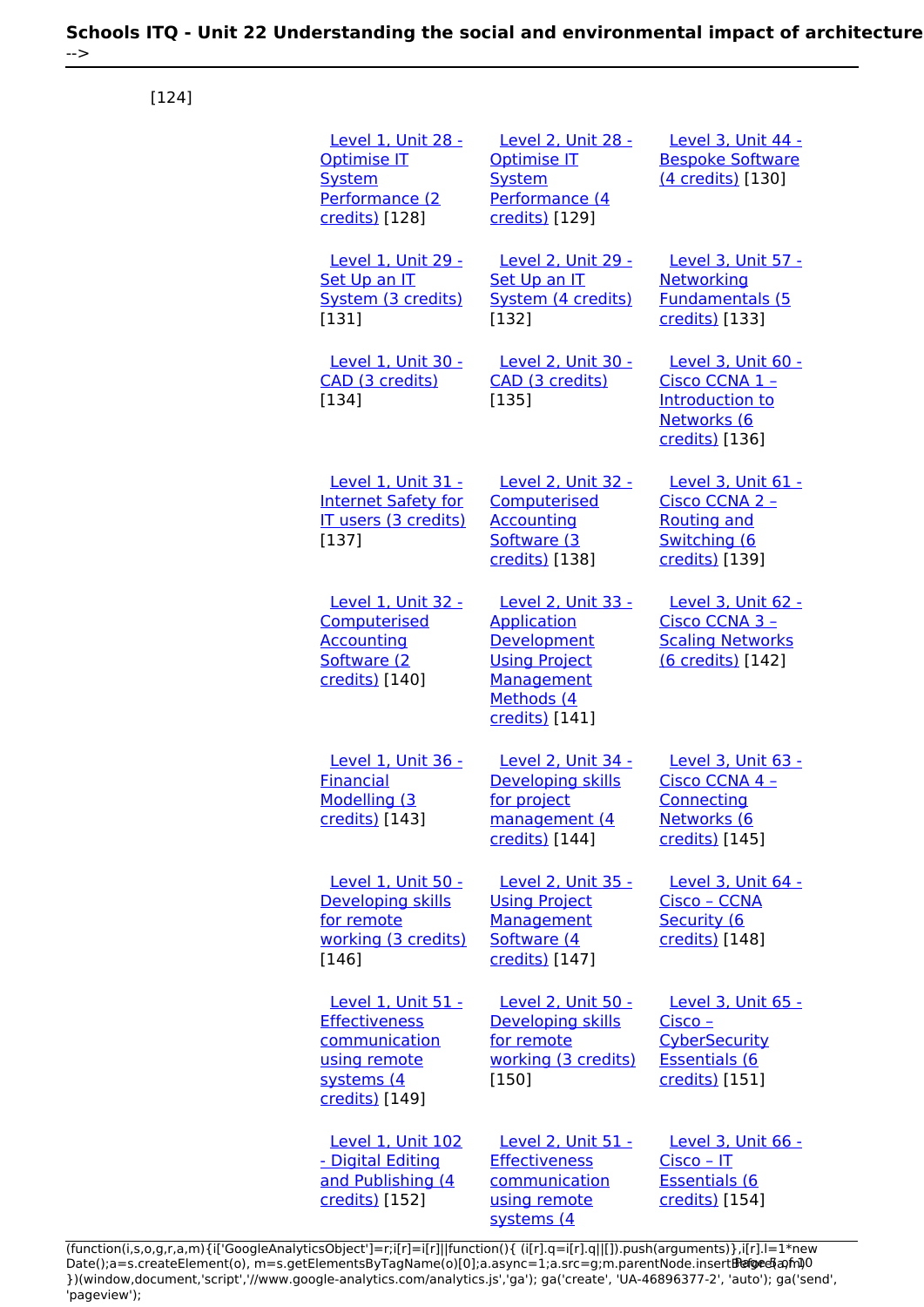#### [credits\)](https://theingots.org/community/sil2u51) [153]

 [Level 1, Unit 103](https://theingots.org/community/sil1u103) [- Digital Modelling](https://theingots.org/community/sil1u103) [\(4 credits\)](https://theingots.org/community/sil1u103) [155] [DELLevel 2, Unit](https://theingots.org/community/sil2u70) [70 -](https://theingots.org/community/sil2u70) [Understanding of](https://theingots.org/community/sil2u70) [Cyber Security](https://theingots.org/community/sil2u70) [and Online](https://theingots.org/community/sil2u70) [Threats \(3 credits\)](https://theingots.org/community/sil2u70) [156] [Level 3, Unit 67 -](https://theingots.org/community/sil3u67) [Cisco –](https://theingots.org/community/sil3u67) **[Networking](https://theingots.org/community/sil3u67)** [Essentials \(6](https://theingots.org/community/sil3u67) [credits\)](https://theingots.org/community/sil3u67) [157] [Level 1, Unit 105](https://theingots.org/community/sil1u105) [- Digital Design](https://theingots.org/community/sil1u105) [and Graphics \(4](https://theingots.org/community/sil1u105) [credits\)](https://theingots.org/community/sil1u105) [158] [DELLevel 2, Unit](https://theingots.org/community/sil2u71) [71 - Analysing and](https://theingots.org/community/sil2u71) [Evaluating Cyber](https://theingots.org/community/sil2u71) [Threats \(3 credits\)](https://theingots.org/community/sil2u71) [159] [DELLevel 2, Unit](https://theingots.org/community/sil2u72) [72 - Applying and](https://theingots.org/community/sil2u72) **[Deploying](https://theingots.org/community/sil2u72) [Security Tools and](https://theingots.org/community/sil2u72)** [Best Practice \(3](https://theingots.org/community/sil2u72) [credits\)](https://theingots.org/community/sil2u72) [160] [DELLevel 2, Unit](https://theingots.org/community/sil2u73) [73 - Extended](https://theingots.org/community/sil2u73) [Project: Securing](https://theingots.org/community/sil2u73) [and Defending](https://theingots.org/community/sil2u73) [Online Systems \(6](https://theingots.org/community/sil2u73) [credits\)](https://theingots.org/community/sil2u73) [161] [Level 2, Unit 80 -](https://theingots.org/community/sil2u80) [Digital Tools and](https://theingots.org/community/sil2u80) [Best Practice for](https://theingots.org/community/sil2u80) [Project](https://theingots.org/community/sil2u80) [Management \(5](https://theingots.org/community/sil2u80) [credits\)](https://theingots.org/community/sil2u80) [162] [Level 2, Unit 81 -](https://theingots.org/community/sil2u81) [Digital Safety and](https://theingots.org/community/sil2u81) [Security Policies](https://theingots.org/community/sil2u81) [and Procedures \(4](https://theingots.org/community/sil2u81) [credits\)](https://theingots.org/community/sil2u81) [163] [Level 2, Unit 82 -](https://theingots.org/community/sil2u82) [Digital Editing and](https://theingots.org/community/sil2u82) [Publishing \(3](https://theingots.org/community/sil2u82) [credits\)](https://theingots.org/community/sil2u82) [164] [Level 2, Unit 83 -](https://theingots.org/community/sil2u83) [Digital Design and](https://theingots.org/community/sil2u83) [Graphics \(3](https://theingots.org/community/sil2u83) [credits\)](https://theingots.org/community/sil2u83) [165] [Level 2, Unit 84 -](https://theingots.org/community/sil2u84) [Digital Modelling](https://theingots.org/community/sil2u84) [and Data](https://theingots.org/community/sil2u84) [Management \(3](https://theingots.org/community/sil2u84)

[\(function\(i,s,o,g,r,a,m\){i\['GoogleAnalyticsObject'\]=r;i\[r\]=i\[r\]||function\(\){ \(i\[r\].q=i\[r\].q||\[\]\).push\(arguments\)},i\[r\].l=1\\*new](https://theingots.org/community/sil2u84) Date();a=s.createElement(o), m=s.getElementsByTagName(o)[0];a.async=1;a.src=g;m.parentNode.insert**Bෂ@e**ඡ@*t*hil [}\)\(window,document,'script','//www.google-analytics.com/analytics.js','ga'\); ga\('create', 'UA-46896377-2', 'auto'\); ga\('send',](https://theingots.org/community/sil2u84) ['pageview'\);](https://theingots.org/community/sil2u84)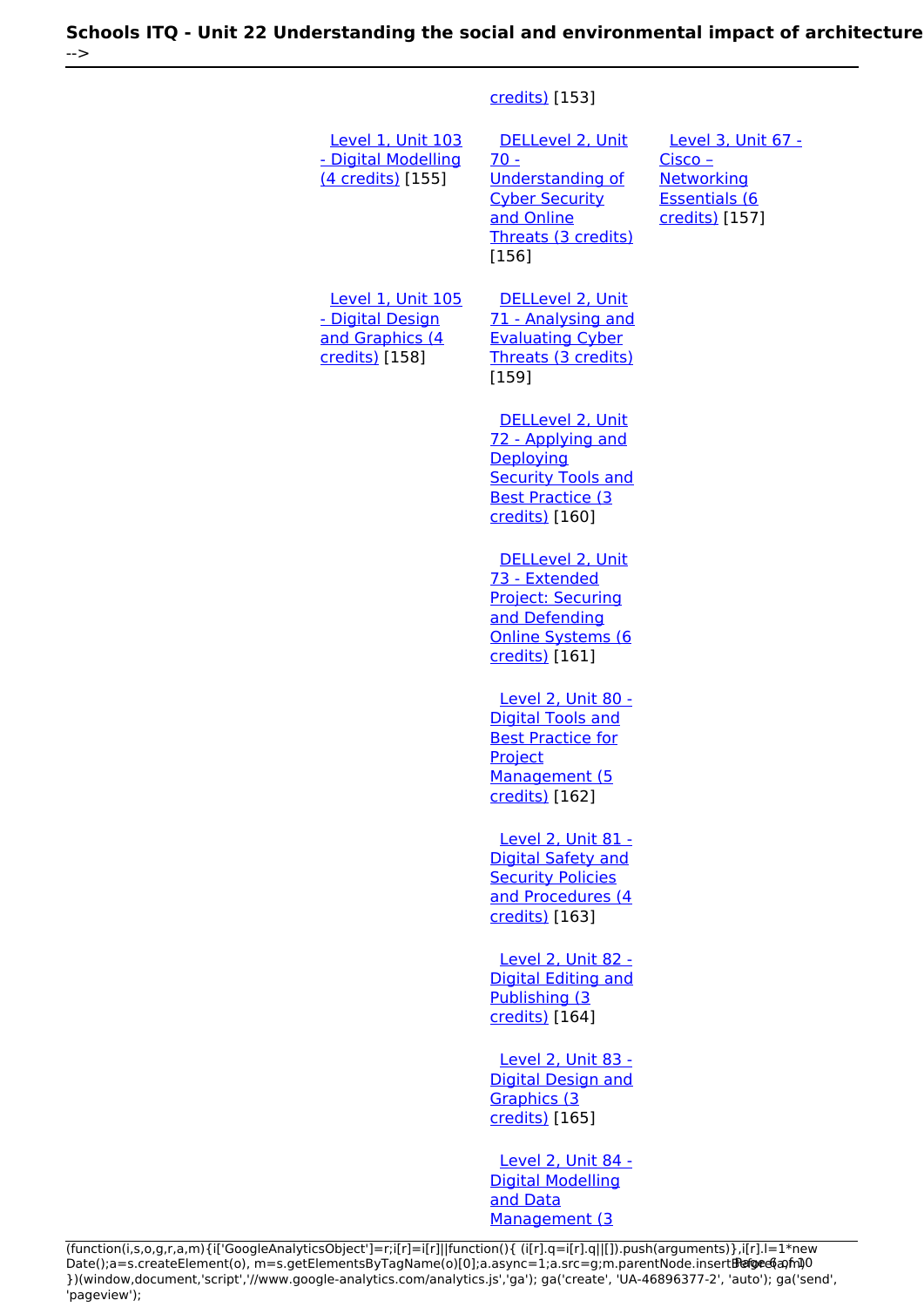[credits\)](https://theingots.org/community/sil2u84) [166]

 [Level 2, Unit 85 -](https://theingots.org/community/sil2u85) [Virtual Reality and](https://theingots.org/community/sil2u85) [the Development](https://theingots.org/community/sil2u85) [Life Cycle \(4](https://theingots.org/community/sil2u85) [credits\)](https://theingots.org/community/sil2u85) [167]

**Source URL:** https://theingots.org/community/sil2u22

#### **Links**

[1] https://theingots.org/community/ITQ\_unit\_development

[2] https://theingots.org/community/handbook2

[3] https://theingots.org/community/QCF\_levels

[4] https://theingots.org/community/SIL2U22X

[5] http://nationalstrategies.standards.dcsf.gov.uk/focuses/959/861/110166

[6] http://curriculum.qcda.gov.uk/key-stages-3-and-4/skills/plts/planning-for-plts/index.aspx

[7] https://theingots.org/community/sil2u22x#1.1

[8] https://theingots.org/community/sil2u22x#2.1

[9] https://theingots.org/community/sil2u22x#1.2

[10] https://theingots.org/community/sil2u22x#2.2

[11] https://theingots.org/community/sil2u22x#1.3

[12] https://theingots.org/community/sil2u22x#2.3

[13] https://theingots.org/community/sil2u22x#1.4

[14] https://theingots.org/community/sil2u22x#2.4

[15] https://theingots.org/community/sil2u22x#1.5

[16] https://theingots.org/community/sil2u22x#2.5

[17] https://theingots.org/community/sil2u22x#1.6

[18] https://theingots.org/community/sil2u22x#2.6

[19] https://theingots.org/community/sil2u22i

[20] https://theingots.org/community/siel1u1

[21] https://theingots.org/community/sil1u1

[22] https://theingots.org/community/sil2u1

[23] https://theingots.org/community/sil3u1 [24] https://theingots.org/community/siel2u1

[25] https://theingots.org/community/sil1u2

[26] https://theingots.org/community/sil2u2

[27] https://theingots.org/community/sil3u2

[28] https://theingots.org/community/siel2u2

[29] https://theingots.org/community/sil1u3

[30] https://theingots.org/community/sil2u3

[31] https://theingots.org/community/sil3u3

[32] https://theingots.org/community/siel2u3

[33] https://theingots.org/community/sil1u4

[34] https://theingots.org/community/sil2u4

[35] https://theingots.org/community/sil3u4

[36] https://theingots.org/community/siel2u4

[37] https://theingots.org/community/sil1u5

(function(i,s,o,g,r,a,m){i['GoogleAnalyticsObject']=r;i[r]=i[r]||function(){ (i[r].q=i[r].q||[]).push(arguments)},i[r].l=1\*new Date();a=s.createElement(o), m=s.getElementsByTagName(o)[0];a.async=1;a.src=g;m.parentNode.insert**Before**(apfn)0 })(window,document,'script','//www.google-analytics.com/analytics.js','ga'); ga('create', 'UA-46896377-2', 'auto'); ga('send', 'pageview');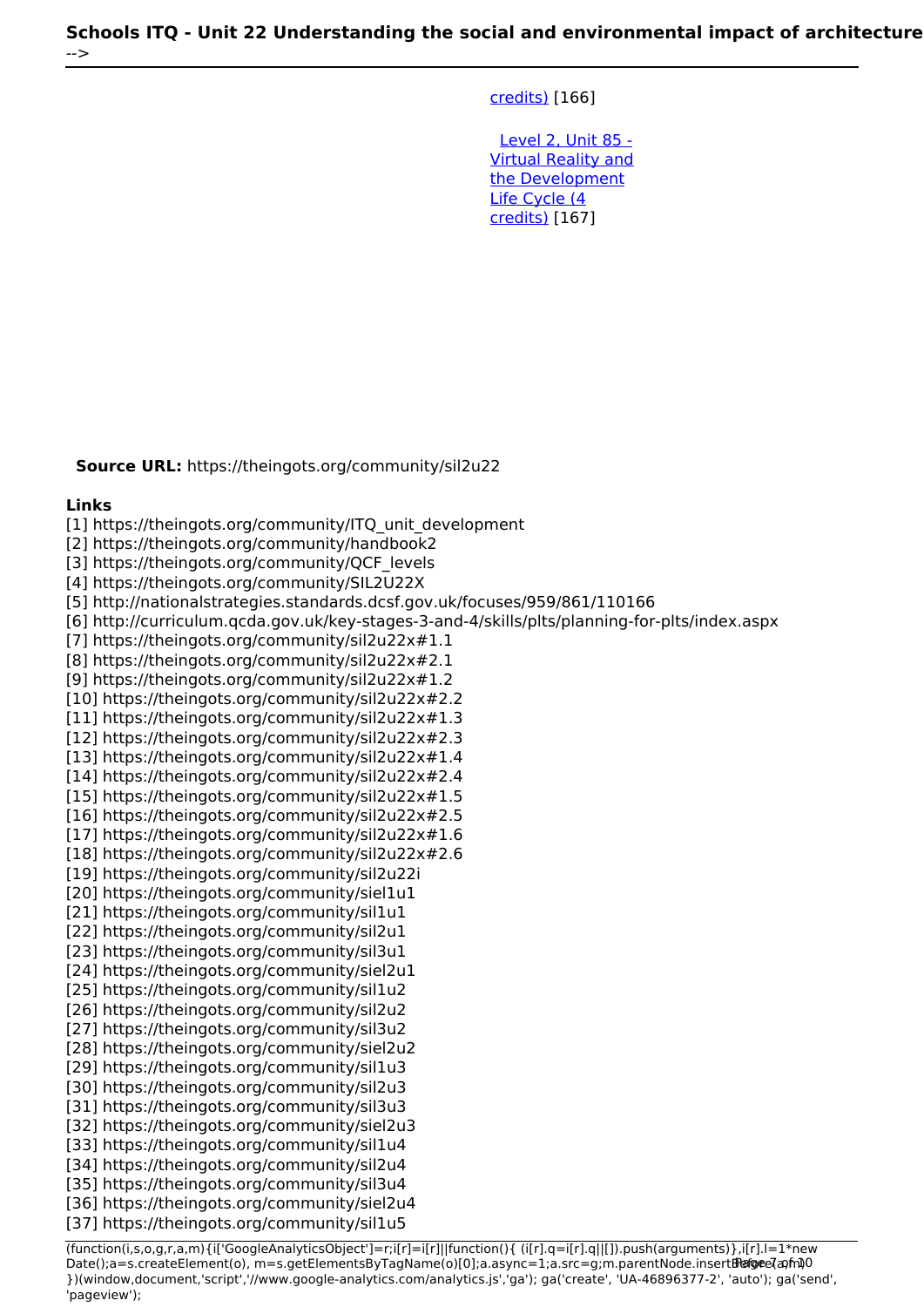[38] https://theingots.org/community/sil2u5 [39] https://theingots.org/community/sil3u5 [40] https://theingots.org/community/siel2u5 [41] https://theingots.org/community/sil1u6 [42] https://theingots.org/community/sil2u6 [43] https://theingots.org/community/sil3u6 [44] https://theingots.org/community/siel2u6 [45] https://theingots.org/community/sil1u7 [46] https://theingots.org/community/sil2u7 [47] https://theingots.org/community/sil3u7 [48] https://theingots.org/community/siel2u7 [49] https://theingots.org/community/sil1u8 [50] https://theingots.org/community/sil2u8 [51] https://theingots.org/community/sil3u8 [52] https://theingots.org/community/siel2u8 [53] https://theingots.org/community/sil1u9 [54] https://theingots.org/community/sil2u9 [55] https://theingots.org/community/sil3u9 [56] https://theingots.org/community/siel2u9 [57] https://theingots.org/community/sil1u10 [58] https://theingots.org/community/sil2u10 [59] https://theingots.org/community/sil3u10 [60] https://theingots.org/community/siel2u10 [61] https://theingots.org/community/sil1u11 [62] https://theingots.org/community/sil2u11 [63] https://theingots.org/community/sil3u11 [64] https://theingots.org/community/siel2u11 [65] https://theingots.org/community/sil1u12 [66] https://theingots.org/community/sil2u12 [67] https://theingots.org/community/sil3u12 [68] https://theingots.org/community/siel2u12 [69] https://theingots.org/community/sil1u13 [70] https://theingots.org/community/sil2u13 [71] https://theingots.org/community/sil3u13 [72] https://theingots.org/community/siel3u1 [73] https://theingots.org/community/sil1U14 [74] https://theingots.org/community/sil2u14 [75] https://theingots.org/community/sil3u14 [76] https://theingots.org/community/siel3u2 [77] https://theingots.org/community/sil1u15 [78] https://theingots.org/community/sil2u15 [79] https://theingots.org/community/sil3u15 [80] https://theingots.org/community/siel3u3 [81] https://theingots.org/community/sil1u16 [82] https://theingots.org/community/sil2u16 [83] https://theingots.org/community/sil3u17 [84] https://theingots.org/community/siel3u\_noprogression\_1169 [85] https://theingots.org/community/sil1u17 [86] https://theingots.org/community/sil2u17 [87] https://theingots.org/community/sil3u23 [88] https://theingots.org/community/siel3u5 [89] https://theingots.org/community/sil1u18 [90] https://theingots.org/community/sil2u18 [91] https://theingots.org/community/sil3u24 [92] https://theingots.org/community/siel3u6 [93] https://theingots.org/community/sil1u19 [94] https://theingots.org/community/sil2u19 [95] https://theingots.org/community/sil3u27 [96] https://theingots.org/community/siel3u7

(function(i,s,o,g,r,a,m){i['GoogleAnalyticsObject']=r;i[r]=i[r]||function(){ (i[r].q=i[r].q||[]).push(arguments)},i[r].l=1\*new Date();a=s.createElement(o), m=s.getElementsByTagName(o)[0];a.async=1;a.src=g;m.parentNode.insert**Bෂ@e**&aภ*f*ii)0 })(window,document,'script','//www.google-analytics.com/analytics.js','ga'); ga('create', 'UA-46896377-2', 'auto'); ga('send', 'pageview');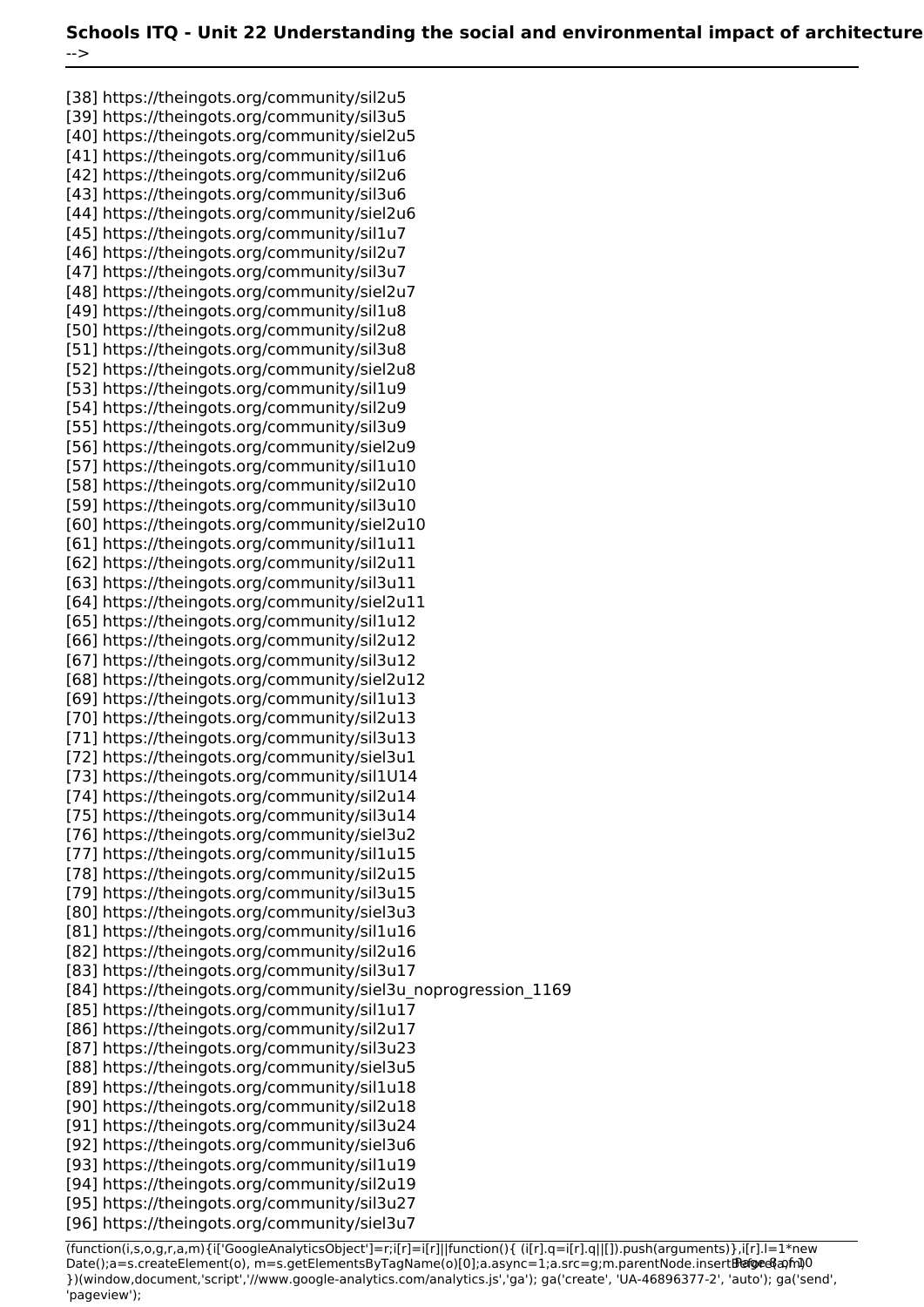[97] https://theingots.org/community/sil1u20 [98] https://theingots.org/community/sil2u20 [99] https://theingots.org/community/sil3U28 [100] https://theingots.org/community/siel3u4 [101] https://theingots.org/community/sil1u21 [102] https://theingots.org/community/sil2u21 [103] https://theingots.org/community/sil3u29 [104] https://theingots.org/community/siel3u10 [105] https://theingots.org/community/sil1u22 [106] https://theingots.org/community/sil2u22 [107] https://theingots.org/community/sil3u32 [108] https://theingots.org/community/siel3u15 [109] https://theingots.org/community/sil1u23 [110] https://theingots.org/community/sil2u23 [111] https://theingots.org/community/sil3u33 [112] https://theingots.org/community/siel3u20 [113] https://theingots.org/community/sil1u24 [114] https://theingots.org/community/sil2u24 [115] https://theingots.org/community/sil3u37 [116] https://theingots.org/community/siel3u25 [117] https://theingots.org/community/sil1u25 [118] https://theingots.org/community/sil2u25 [119] https://theingots.org/community/sil3u40 [120] https://theingots.org/community/siel3u26 [121] https://theingots.org/community/sil1u26 [122] https://theingots.org/community/sil2u26 [123] https://theingots.org/community/sil3u41 [124] https://theingots.org/community/siel3u28 [125] https://theingots.org/community/sil1u27 [126] https://theingots.org/community/sil2u27 [127] https://theingots.org/community/sil3u42 [128] https://theingots.org/community/sil1u28 [129] https://theingots.org/community/sil2u28 [130] https://theingots.org/community/sil3u44 [131] https://theingots.org/community/sil1u29 [132] https://theingots.org/community/sil2u29 [133] https://theingots.org/community/sil3u57 [134] https://theingots.org/community/sil1u30 [135] https://theingots.org/community/sil2u30 [136] https://theingots.org/community/sil3u60 [137] https://theingots.org/community/sil1u31 [138] https://theingots.org/community/sil2u32 [139] https://theingots.org/community/sil3u61 [140] https://theingots.org/community/sil1u32 [141] https://theingots.org/community/sil2u33 [142] https://theingots.org/community/sil3u62 [143] https://theingots.org/community/sil1u36 [144] https://theingots.org/community/sil2u34 [145] https://theingots.org/community/sil3u63 [146] https://theingots.org/community/sil1u50 [147] https://theingots.org/community/sil2u35 [148] https://theingots.org/community/sil3u64 [149] https://theingots.org/community/sil1u51 [150] https://theingots.org/community/sil2u50 [151] https://theingots.org/community/sil3u65 [152] https://theingots.org/community/sil1u102 [153] https://theingots.org/community/sil2u51 [154] https://theingots.org/community/sil3u66 [155] https://theingots.org/community/sil1u103

(function(i,s,o,g,r,a,m){i['GoogleAnalyticsObject']=r;i[r]=i[r]||function(){ (i[r].q=i[r].q||[]).push(arguments)},i[r].l=1\*new Date();a=s.createElement(o), m=s.getElementsByTagName(o)[0];a.async=1;a.src=g;m.parentNode.insert**Bෂ@e**ේ ආከ $\emptyset$ 0 })(window,document,'script','//www.google-analytics.com/analytics.js','ga'); ga('create', 'UA-46896377-2', 'auto'); ga('send', 'pageview');